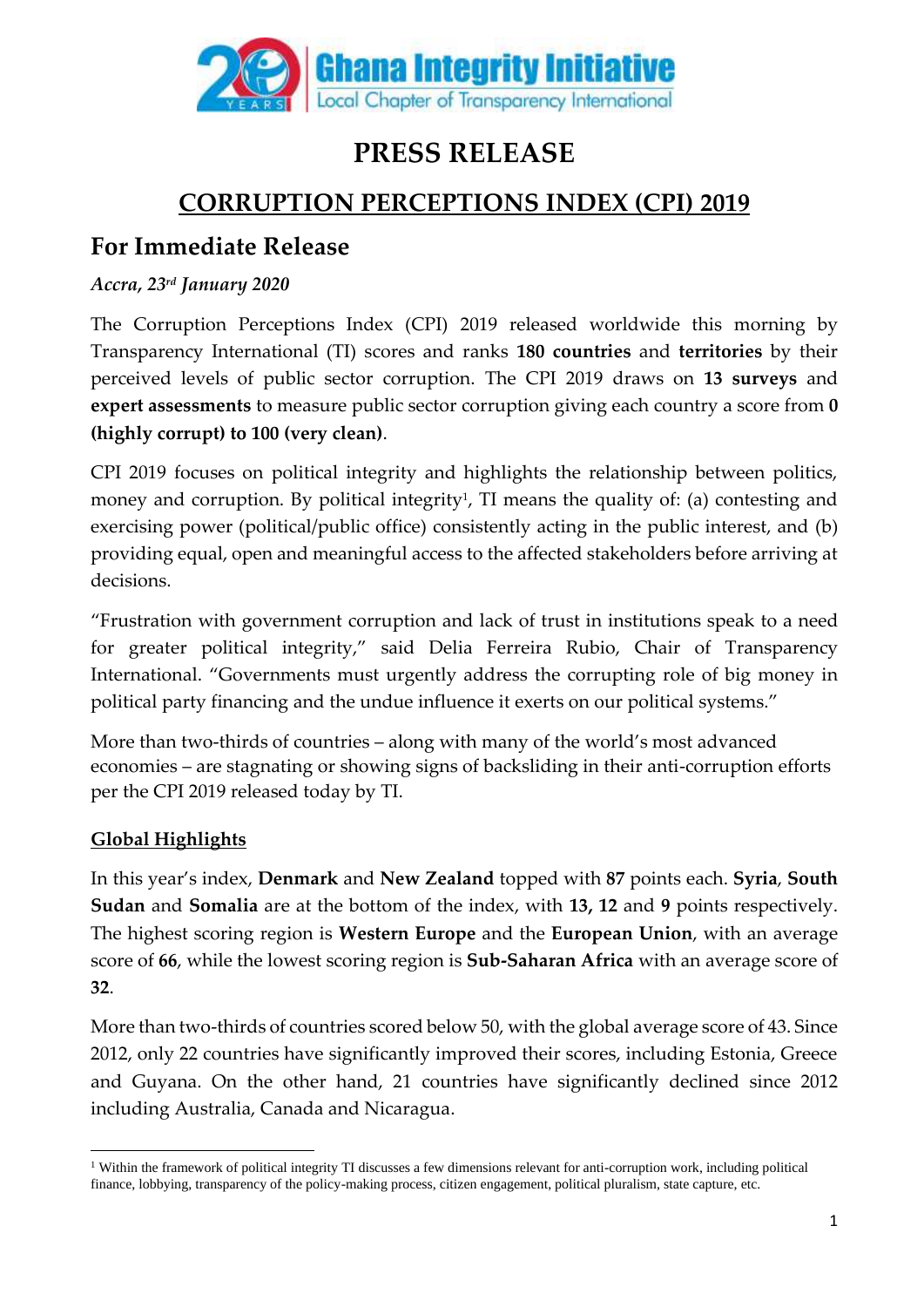

#### **Ghana's Performance**

Ghana scored **41** out of a possible clean score of **100** in the CPI 2019 and ranked **80** out of 180 countries/territories included in this year's index. This year's score of **41** shows that Ghana's score remained the same compared to its CPI 2018 score (**41**).

The following are Ghana's CPI scores from 2012 when the scores became comparable:

| Year             | 2012 | 2013 | 2014 | 2015             | 2016      | 2017 | 2018 | 2019 |
|------------------|------|------|------|------------------|-----------|------|------|------|
| <b>CPI</b> score | 45   | 46   | 48   | $\Lambda$<br>$+$ | 4 C<br>40 | 40   | 41   | 41   |

#### **Ghana's Performance Vis-a-vis Other Sub-Saharan African Countries**

Ghana performed better than **37** other Sub-Saharan African countries including Burkina Faso 40, Lesotho 40, Ethiopia 37, Gambia 37, Tanzania 37, and performed below **9** others:

| <b>COUNTRY</b>        | CPI 2019 SCORE | <b>WORLD CPI 2019 RANKING</b> | <b>SSA CPI 2019 RANK</b> |  |
|-----------------------|----------------|-------------------------------|--------------------------|--|
| Seychelles            | 66             | 27                            | 1                        |  |
| Botswana              | 61             | 34                            | $\overline{2}$           |  |
| Cabo Verde            | 58             | 41                            | 3                        |  |
| Rwanda                | 53             | 51                            | $\overline{4}$           |  |
| Mauritius             | 52             | 56                            | 5                        |  |
| Namibia               | 52             | 56                            | 5                        |  |
| Sao Tome and Principe | 46             | 64                            | $\overline{7}$           |  |
| Senegal               | 45             | 66                            | $\,8\,$                  |  |
| South Africa          | 44             | 70                            | 9                        |  |
| <b>Benin</b>          | 41             | 80                            | 10                       |  |
| Ghana                 | 41             | 80                            | 10                       |  |
| Burkina Faso          | 40             | 85                            | 12                       |  |
| Lesotho               | 40             | 85                            | 12                       |  |
| Ethiopia              | 37             | 96                            | 14                       |  |
| Gambia                | 37             | 96                            | 14                       |  |
| Tanzania              | 37             | 96                            | 14                       |  |

In 2019, while Ghana performed better than Burkina Faso and Lesotho, Ghana could not catch up with countries like South Africa, Senegal, São Tomé and Príncipe, etc. that scored better than Ghana in 2018.

#### **What needs to be done**

Reference to the focus of CPI 2019, political integrity, GII recommends the following:

1. Government must take a critical look at elements that promote public sector corruption including patronage, clientelism, nepotism and suspiciously close ties between politics and business